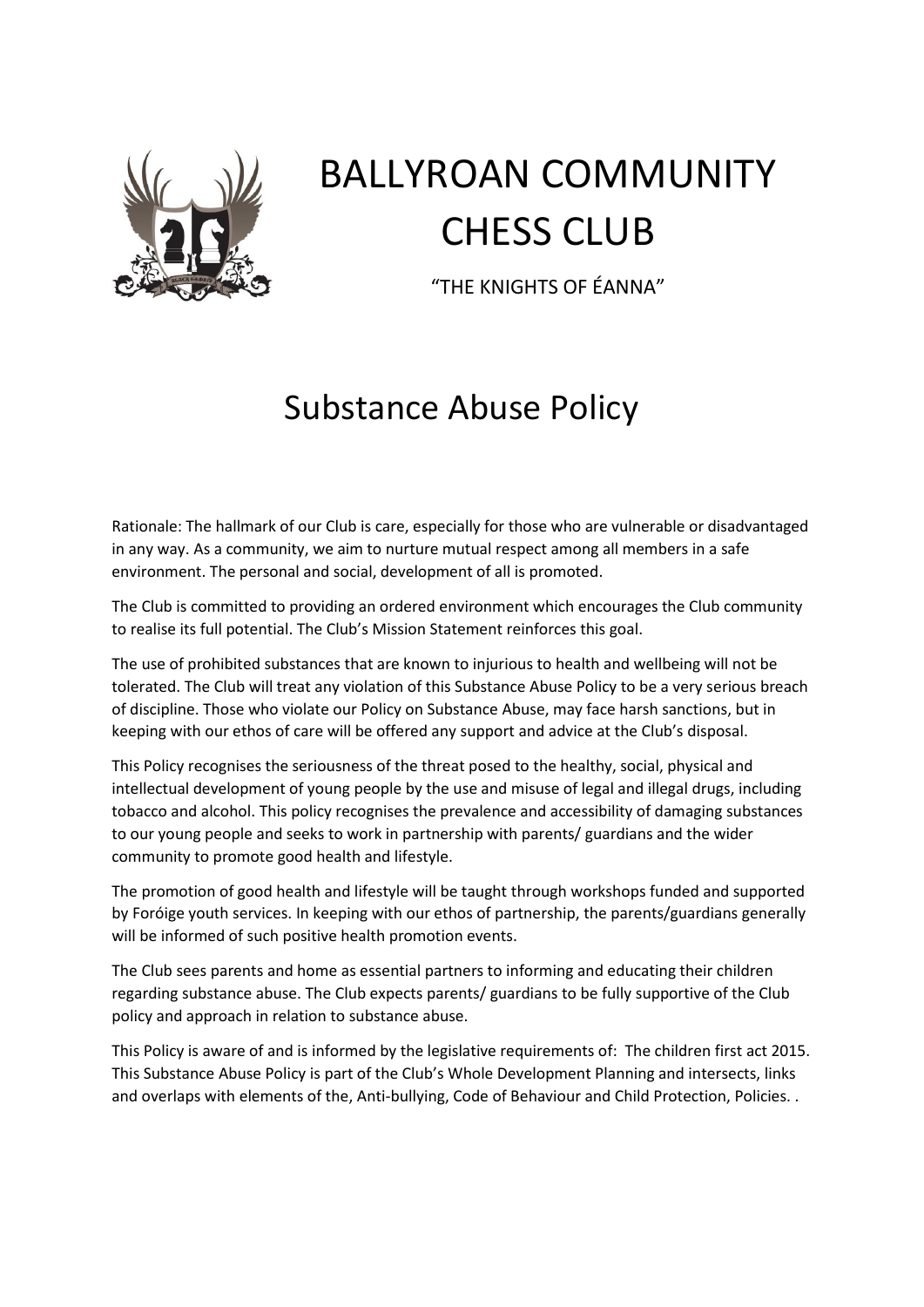## 1. Definitions

1.1 Prohibited Substances refers to all banned or prohibited substances at The Club and includes all substances covered under the Misuse of Drugs Act, 1984, or any prescribed medication not validated by a current medical prescription, and any volatile substance and any alcohol and any tobacco. This also includes solvents, contraband cigarettes or alcohol for the purposes of sale.

Examples of prohibited substance may include; Benzylpiperazine ;Cannabis and Cannabis resin (hashish) ;Cocaine; Heroin etc. This is not an exhaustive list.

1.2 The Club refers to anywhere within the precincts of the Club to include Club rooms and grounds. The Club also refers to any activity situated away from the Club precincts wherein an activity or function, sporting or otherwise organised by the Club takes place, an example would be Club field trips, sporting or other ECA functions etc. The Club also refers to public property, road and pathways within the immediate vicinity of the Club's locality.

1.3 Drug paraphernalia refers any item that may be deemed to be used for the taking of prohibited substances such as hash pipes, 'bongs', syringes etc. It also refers to literature or any material promoting the use of Prohibited Substances.

2. Use of Prohibited Substances.

2.1 When dealing with any allegation of misconduct involving a prohibited substance, all of the factors relating to the allegation need to be taken into consideration, including the type of substance involved.

2.2 Tobacco. Smoking cigarettes (hand rolled or manufactured), electronic cigarettes, pipes and cigars, or the possession of cigarettes are prohibited in the Club for Junior members. The sanction for smoking by a junior in the Club is the immediate withdrawal of privileges such as selection onto teams, trips, ect..

2.3 Alcohol. The consumption of alcohol in the Club is prohibited. The possession of alcohol is prohibited. The sanction for consumption or possession is Suspension from the club and its activities for an appropriate period of time.

2.4 Drug paraphernalia The possession or use of any item which may be deemed to be used in the consumption of illicit and illegal substances may result in a period of Suspension being imposed. The distribution of literature or any material with the deliberate intention of promoting the use of illicit or illegal substances may result in a period of suspension being imposed.

The disciplinary committee, in consultation with the (DDLP), may consider it appropriate to refer to the Management committee to request a longer Suspension, depending on the seriousness of the offences. The (DLP) may refer such incidents to An Gardaí Siochána. And or TUSLA.

3 The use of Prohibited Substances.

3.1 The possession of illicit and illegal drugs by a member within the Club will be referred directly to An Gardaí Siochána. Any member found in possession of Prohibited Substances, whether for personal use or with the intention to distribute or sell such substances, may be immediately Suspended by the (DLP) in accordance with the spirt of this policy, pending an investigation into the matter. Following an investigation at Section 4 of this policy the Club Management committee may decide to suspend the member up to 20 days or permanently exclude the member from the Club. In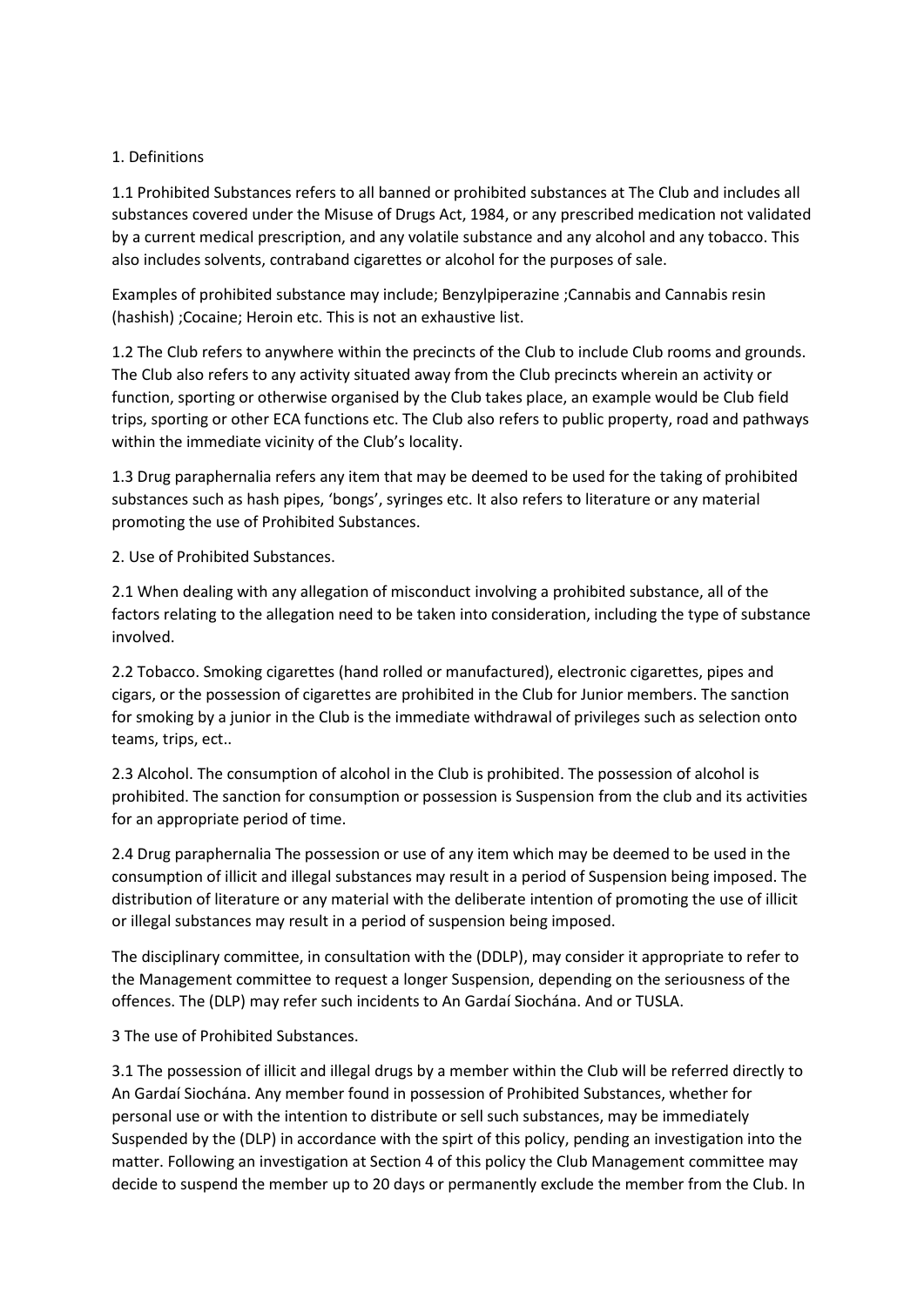the case of a member being allowed by the committee to return to Club following a drug or alcohol related incident, the committee reserves its right to make whatever conditions its deems necessary. These conditions may include external counselling, ongoing testing for drug abuse and ongoing consultations with external agencies such as Juvenile Liaison Officer, other Gardaí, Health Board etc.

3.2 Any prohibited substances will be confiscated by the Club authorities and kept in a safe place until the investigation is completed or the Club is advised by an outside authority.

4. Breaches of the Substance Abuse Policy.

4.1 All allegations of breaches of this substance Abuse Policy should reported to the (DLP) or the (DDLP) as soon as possible. A thorough and fair investigation will be conducted by the (DLP), or the (DDLP) or another person designated by the (DLP, DDLP).

Written accounts of this investigation will be kept. The member's parents / guardians where applicable will be informed of this investigation process as soon as is practicable.

4.2 In any breach of this Substance Abuse Policy, the Club will endeavour to strike a balance between the welfare of the member involved and the welfare of the Club community and the reputation of the Club. To ensure the safety of all concerned and to facilitate dealing effectively with the situation any or all of the following steps may be taken:

• Removal of the individual or individuals (and belongings) to a supervised and secure away from the main Club room/rooms.

• Search any area where the Club suspects that prohibited substances may have been secreted, The Club reserves the right to hold any personal belongings or other property until such time as the necessary authorization has been received to search them. In its duty of care to the whole Club community, the Club may be obliged to contact or make certain disclosures to outside authorities such as An Garda Siochána, the Health Service Executive, or Officers of the Courts.

4.3 The Club may need to engage the expert assistance of an appropriate third party to investigate a substance abuse incident.

4.4 A member involved in a breach of this Substance Abuse Policy will be referred to the Club's external counselling service provider (YODA) youth drug and alcohol services Tallaght, with the **intention** of offering support and or advice concerning the Substance Abuse issue. The Club's external counselling provider will **not** have any direct role in the investigation or the imposition of sanctions.

4.5 Mentors and committee members may need to be informed of incidents of breaches of this Substance Abuse Policy, where appropriate, and in circumstances where a member may be considered to be in danger of harming himself or others.

This Substance Abuse Policy was ratified by the AGM. Held on

Signed...................................................................................... (DLP)

Signed....................................................................................... (DDLP)